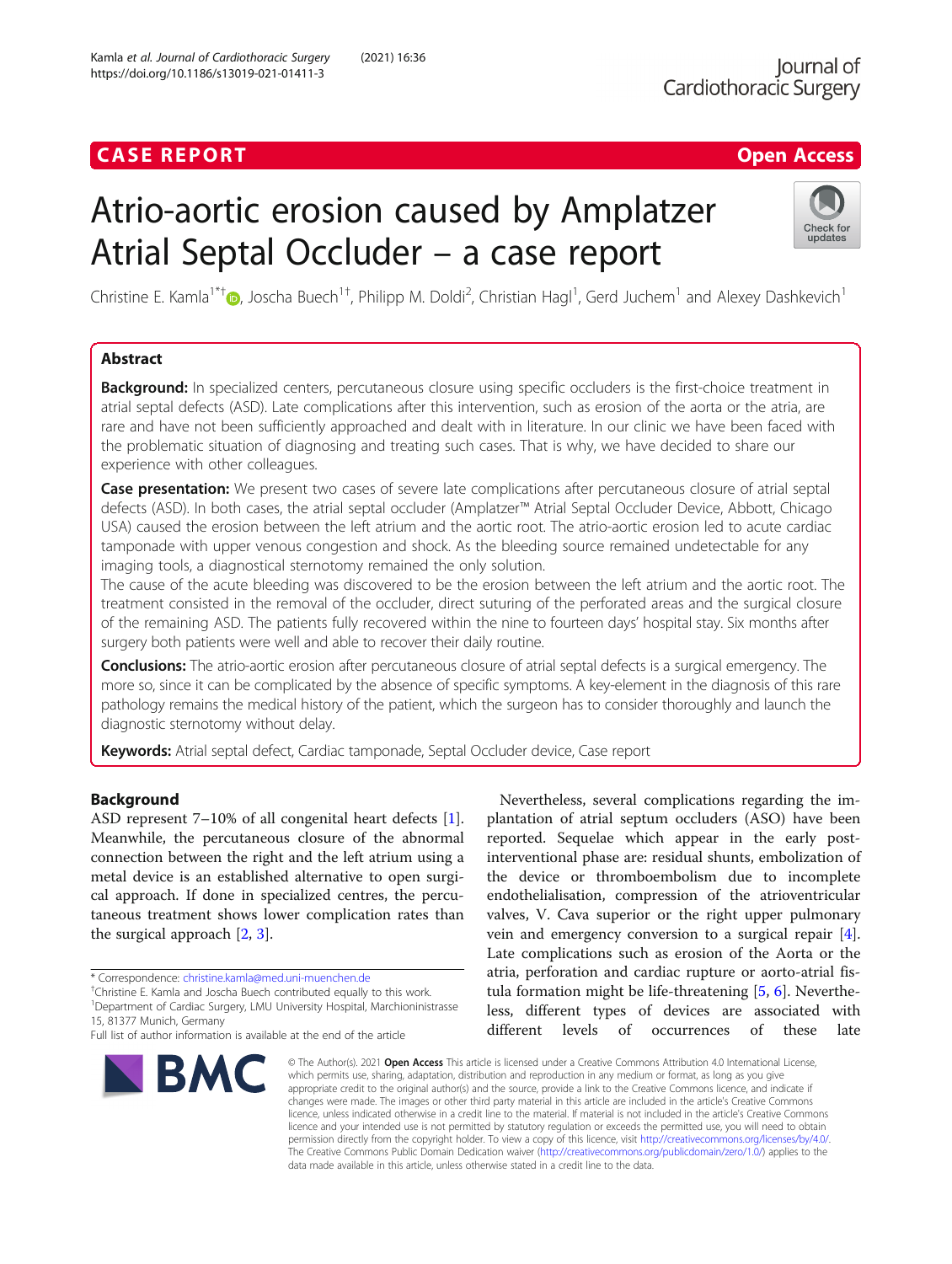complications. Most of the reported cases of erosion are associated to the Amplatzer Septal Occluder [[7\]](#page-3-0). According to US data, erosion due to the Amplatzer Septal Occluder occurs in maximum 3 of 1000 patients [[8\]](#page-3-0).

We describe here a series of two patients treated in our clinic for late atrio-aortic erosions after ASO placement, who required emergent surgical correction.

#### Case presentation

From December 2017 to March 2018 two patients with late complications after interventional treatment of ASD were surgically treated in our department. The two patients were men of 59 and 65 years of age.

They both had a history of percutaneous closure of ASD II using Amplatzer ASO Device 1 year, and 10 years before, due to progressive dysfunction of the right ventricle. At that point, the patients suffered from poor physical resilience and commencing end-organ venous congestion. Pulmonary hypertension had been excluded. Both interventions were performed in high specialized centers, without any complications and the patients were discharged from the hospital after a short monitoring period of 5 and 7 days, respectively. The patients recovered properly after the intervention, especially the rightheart function.

Except for high blood pressure under multiple antihypertensive treatment, no other chronic disease had been known in either patient's medical history.

Both patients presented themselves with sudden-onset chest pain, weakness and confusion, to peripheral emergency departments.

The clinical examination revealed, alongside hypotension and tachycardia, cold and clammy extremities in both patients. One of the patients presented the complete clinical image of a pericardial tamponade including venous distension in the neck area and a paradoxical pulse.

The revealing of cardiac tamponade with dense pericardial effusion by transthoracic echocardiography in both cases raised the suspicion for acute aortic syndrome. However, CT scans could only confirm the pericardial effusion without providing any further relevant findings (Fig. [1](#page-2-0)). Especially the bleeding source could not be visualized. Emergency sternotomy due to cardiac tamponade with hemodynamic instability remained the only option. After full sternotomy a bleeding from the bottom of the aortic root was revealed in both patients.

Total cardiopulmonary bypass was chosen for exact localization of the bleeding-source and further surgical correction. Therefore, bicaval cannulation has been performed after direct incision of both superior and inferior venae cavae.

As the ascending aorta showed no obvious pathological changes, its distal site has been used for arterial cannulation. Crystalloid cardioplegia was used for myocardial protection. The right atrium and the ascending aorta were opened to access the lesion. In both cases erosions between the left atrial roof and the noncoronary aortic sinus have been discovered as being the source of the bloody pericardial effusion. The ASO was removed and the remaining septal defects were closed using bovine pericardium. Simple running suture has been performed using polypropylene sutures.

The perforated areas of the left atrium and the noncoronary aortic sinus were closed by direct running suture.

The postoperative evolution showed no neurological or other major complications. The patients fully recovered and were discharged nine and fourteen days after surgery.

Six months after surgery both patients presented themselves for check-up in our outpatient unit. Both showed no signs of heart failure and had an almost normal physical resilience. Transthoracic echocardiography showed normal right- and left-heart function with no signs of residual shunts. Nevertheless, transoesophageal echocardiography has not been performed during follow-up for better assessment of ASD closure.

#### Discussion and conclusions

Interventional ASD closure using ASO is the current therapy gold standard  $[8]$  $[8]$ . Although the overall safety of this approach has been stated in numerous studies and severe complications are rare, they still might be lifethreatening and need urgent diagnosis and therapy. But since the diagnostic methods are not specific, severe complications like the late atrio-aortic erosion remain challenging. Due to the tight positioning of the damaged anatomical structures to the ASO, standard imaging tools cannot reveal the erosion site as the bleeding source. Figure [1](#page-2-0) shows initial CT scans including 3D reconstructions of both patients, underlining the anatomical proximity of the involved structures.

In the acute situation, with the affected patient developing signs of shock due to pericardial tamponade of unknown origin, explorative sternotomy seems the best diagnostic and therapeutic procedure. Pericardiocentesis with subsequent angiography might be used as a simple diagnostic method. However, the atrio-aortic erosion requests an open-surgical treatment.

Possible risk factors for the late development of erosion might be hypertension and aortic aneurysm, both leading to increased tension between the aortic root, atrial wall and device rim. Based on the same pathophysiology, enlarged left atria caused by severe mitral valve insufficiency could also favor the development of atrio-aortic erosions. However, postoperative echocardiography showed normal atrial volume - left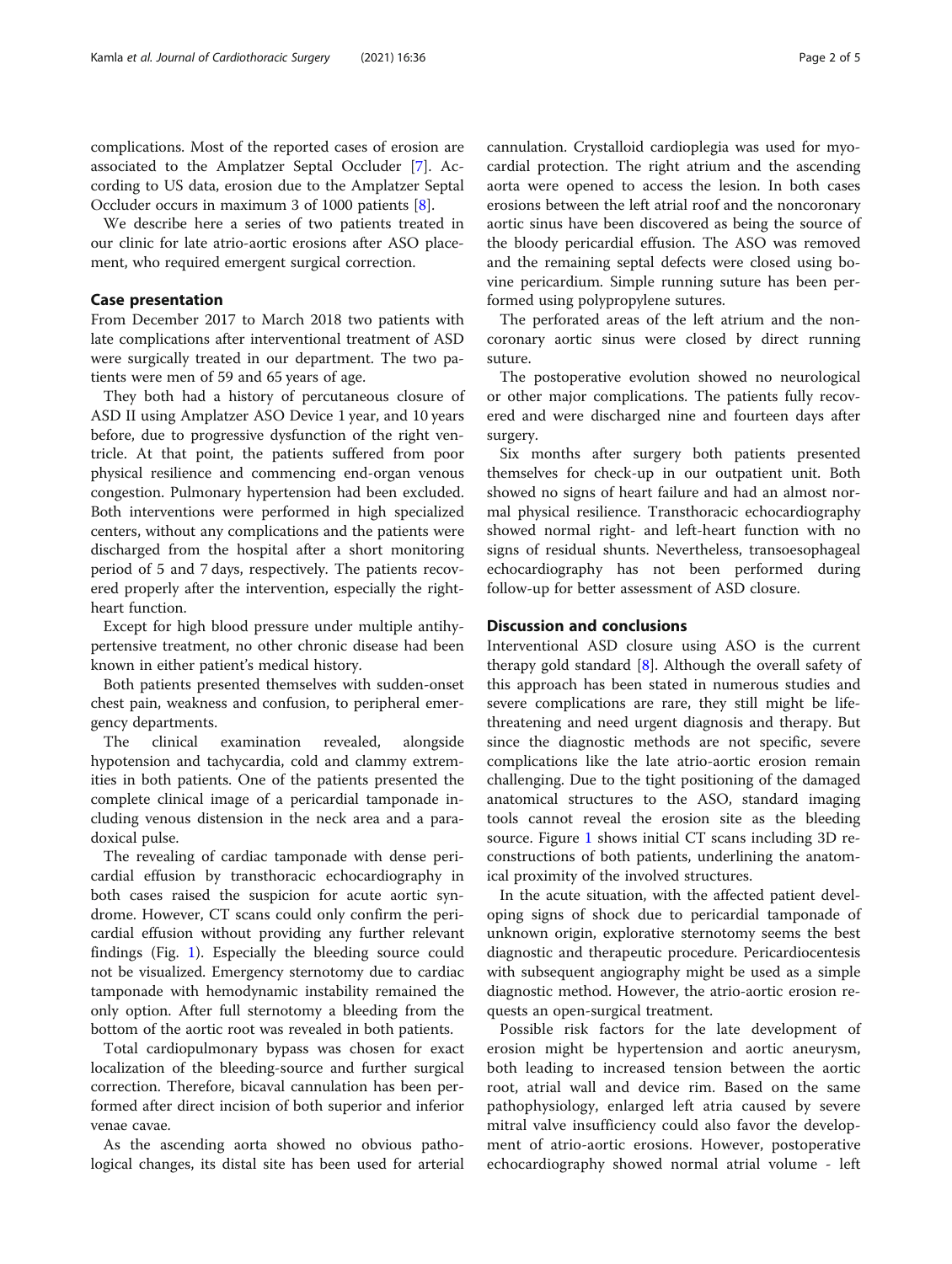<span id="page-2-0"></span>

atrium: 42 ml (4 chamber view); right atrium: 46 ml and no relevant valve insufficiency in both patients. Also, no aortic aneurysms have been described in our patients' medical history, but both suffered from high blood pressure requiring combined antihypertensive therapy.

ASO implantation shows technical difficulties in large defects because of anatomic limitations. Implantation despite size mismatch between the ASO and the septal defect may lead to complications such as residual shunts or erosions of the cardiac structures, as discussed by Alain Fraisse et al. [[9\]](#page-3-0).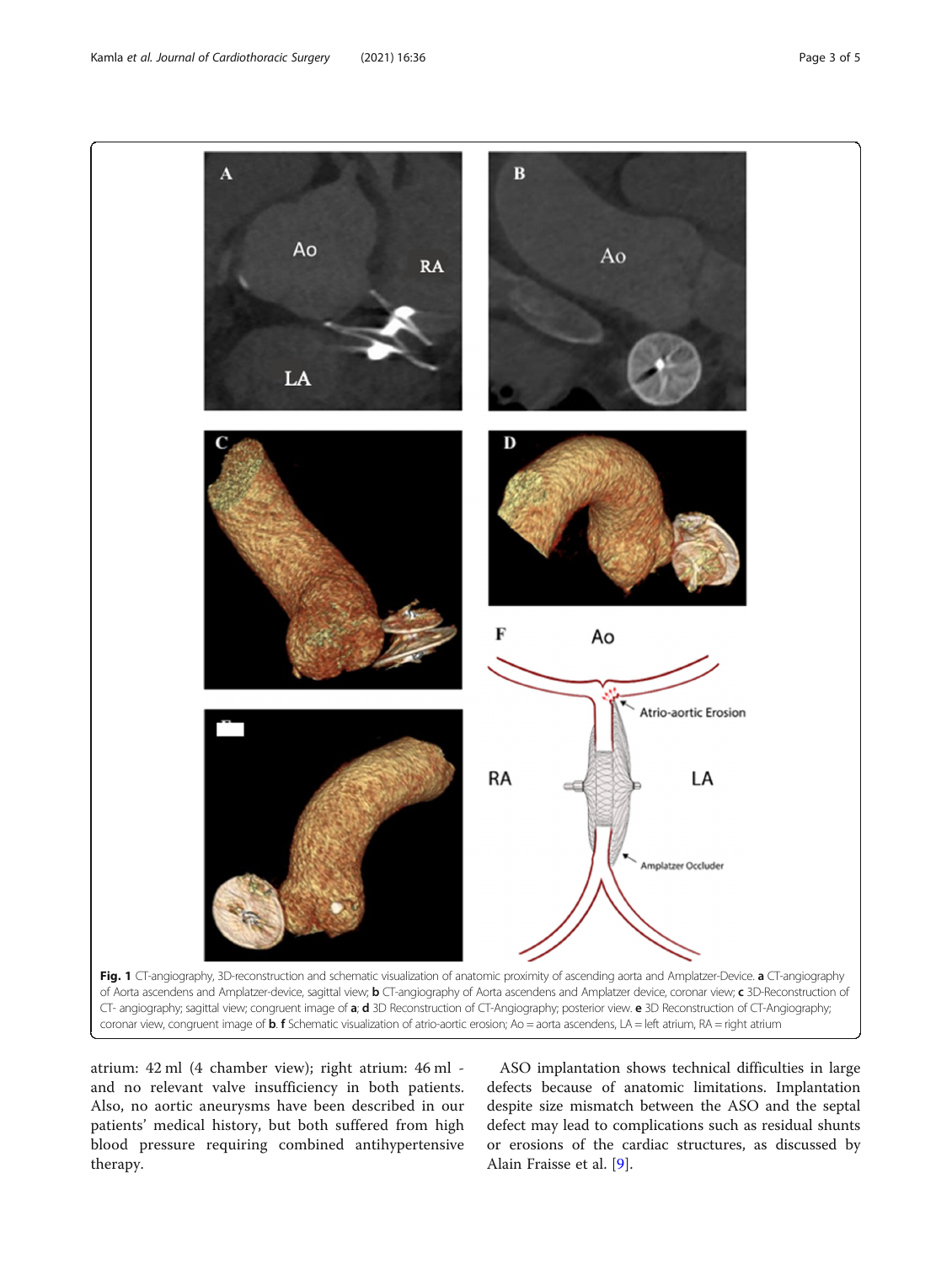<span id="page-3-0"></span>Before interventional closure, our patients suffered from ASD II with a size of 21 and 26 mm, respectively.

To our knowledge, only a few similar cases of atrioaortic erosions following ASO implantation have been published [10–[12\]](#page-4-0).

Hans-Henning Sauer et al. described a case in a young girl 1 day after implantation of the Amplatzer device [[13\]](#page-4-0). As an eventual risk factor for device erosion they identified a deficient anterosuperior rim of the septum defect. However, this causal relationship has not been proved. Loeffelbein et al. reported a case of atrial wall and aortic root penetration by an Amplatzer ASO in a boy with Marfan syndrome. In this case, as the author suggests, the altered connective tissue might play an important role in the dislocation of the device. Moreover, the occluder might alter the non-rigid tissue more easily than a healthy one [[14\]](#page-4-0).

Nevertheless, none of the supposed risk factors applies in the cases of our patients presented in this report. Neither a deficient septum defect rim, nor a systemic deficiency of the connective tissue had been mentioned in the medical history of our patients.

Most of the cases of hemopericardium following ASO implantation occurred within 72 h after the intervention. The numbers regarding the incidence of perforation or rupture due to ASO vary between 0.1 and 4% in the USA. In 2013, the FDA published a report of erosion events following percutaneous ASD closure and quoted that such events occur in 1–3 of every 1000 implantations [8]. Nevertheless, the published data and our clinical experience only relate to a specific type of device, namely the St. Jude Amplatzer ASO and this type of complication seems not to take place when using other devices.

To sum up, the atrio-aortic erosion after percutaneous closure of atrial septal defects is a surgical emergency complicated by the absence of specific symptoms and indices. The only reliable diagnostic method remains the diagnostic sternotomy, which should be launched without delay, taking into account the patient's medical history.

In our opinion, of great importance in avoiding late complications after ASO implantation is the correspondence between the ASD-size and the size of the implanted device. Therefore, the precision of the measurements within the pre-implantation investigations is essential. Large ASD's shall be treated by means of open-heart surgery, while the percutaneous closure using ASO should remain gold standard in the therapy of small ASD's.

#### Abbreviations

ASD: Atrial septal defects; ASO: Atrial septal occluder

#### Acknowledgments

The authors would like to acknowledge Dr. med. Manfred Matzner for his guidance through the reconstruction of the imaging.

#### Authors' contributions

All authors discussed and agreed on the content. G. J and A.D. were responsible for the surgical approach during the emergency treatment of the two patients. C.H. proposed the main idea of this project. P.M.D., J.B. and C.E.K. were responsible for creating the main figure of the manuscript. The first draft of this article was developed by C.E.K. and A.D. All authors reviewed, provided comprehensive feedback and approved the first manuscript draft.

#### Funding

Open Access funding enabled and organized by Projekt DEAL.

#### Availability of data and materials

All data generated or analysed during this study are included in this published article [and its supplementary information files].

#### **Declarations**

Ethics approval and consent to participate Not applicable.

#### Consent for publication

Not applicable.

#### Competing interests

The authors declare that they have no competing interests.

#### Author details

<sup>1</sup>Department of Cardiac Surgery, LMU University Hospital, Marchioninistrasse 15, 81377 Munich, Germany. <sup>2</sup>Department of Internal Medicine I -Cardiology, LMU University Hospital, Marchioninistrasse 15, 81377 Munich, Germany.

#### Received: 13 October 2020 Accepted: 10 March 2021 Published online: 20 March 2021

#### References

- 1. Bissessor N. Current perspectives in percutaneous atrial septal defect closure devices. Med Devices Evid Res. 2015;8:297–303.
- 2. Hopkins RA, Bert AA, Buchholz B, Guarino K, Meyers M. Surgical patch closure of atrial septal defects. Ann Thorac Surg. 2004;77(6):2144–9. [https://](https://doi.org/10.1016/j.athoracsur.2003.10.105) [doi.org/10.1016/j.athoracsur.2003.10.105.](https://doi.org/10.1016/j.athoracsur.2003.10.105)
- 3. Butera G, Carminati M, Chessa M, Youssef R, Drago M, Giamberti A, Pomè G, Bossone E, Frigiola A. Percutaneous versus surgical closure of secundum atrial septal defect: comparison of early results and complications. Am Heart J. 2006;151(1):228–34. <https://doi.org/10.1016/j.ahj.2005.02.051>.
- 4. Turner DR, Owada CY, Sang CJ, Khan M, Lim DS. Closure of Secundum atrial septal defects with the AMPLATZER septal Occluder: a prospective multicenter, Post-Approval Study. Circ Cardiovasc Interv. 2017;10(8):1–7.
- 5. Arnaz A, Turkekul Y, Yalcinbas Y, Saygili A, Sarioglu T. Late cardiac rupture after amplatzer septal occluder implantation. Texas Hear Inst J. 2016;43(6): 541–2. <https://doi.org/10.14503/THIJ-15-5635>.
- 6. Preventza O, Sampath-Kumar S, Wasnick J, Gold JP. Late cardiac perforation following transcatheter atrial septal defect closure. Ann Thorac Surg. 2004; 77(4):1435–7. [https://doi.org/10.1016/S0003-4975\(03\)00901-9.](https://doi.org/10.1016/S0003-4975(03)00901-9)
- 7. Jung SY, Choi JY. Transcatheter closure of atrial septal defect: principles and available devices. J Thorac Dis. 2018;10(Suppl 24):S2909–22. [https://doi.org/1](https://doi.org/10.21037/jtd.2018.02.19) [0.21037/jtd.2018.02.19](https://doi.org/10.21037/jtd.2018.02.19).
- 8. United States Food and Drug Administration. Rare and Serious Erosion Events Associated with St. Jude Amplatzer Atrial Septal Occluder (ASO). Internet. 2013;
- 9. Fraisse A, Latchman M, Sharma SR, Bayburt S, Amedro P, Di Salvo G, et al. Atrial septal defect closure: indications and contra-indications. J Thorac Dis. 2018;10(5):S2874–81. [https://doi.org/10.21037/jtd.2018.08.111.](https://doi.org/10.21037/jtd.2018.08.111)
- 10. Baumgartner H, Bonhoeffer P, De Groot NMS, De Haan F, Deanfield JE, Galie N, et al. ESC guidelines for the management of grown-up congenital heart disease (new version 2010). Eur Heart J. 2010;31(23):2915–57. [https://doi.](https://doi.org/10.1093/eurheartj/ehq249) [org/10.1093/eurheartj/ehq249](https://doi.org/10.1093/eurheartj/ehq249).
- 11. Divekar A, Gaamangwe T, Shaikh N, Raabe M, Ducas J. Cardiac perforation after device closure of atrial septal defects with the Amplatzer septal